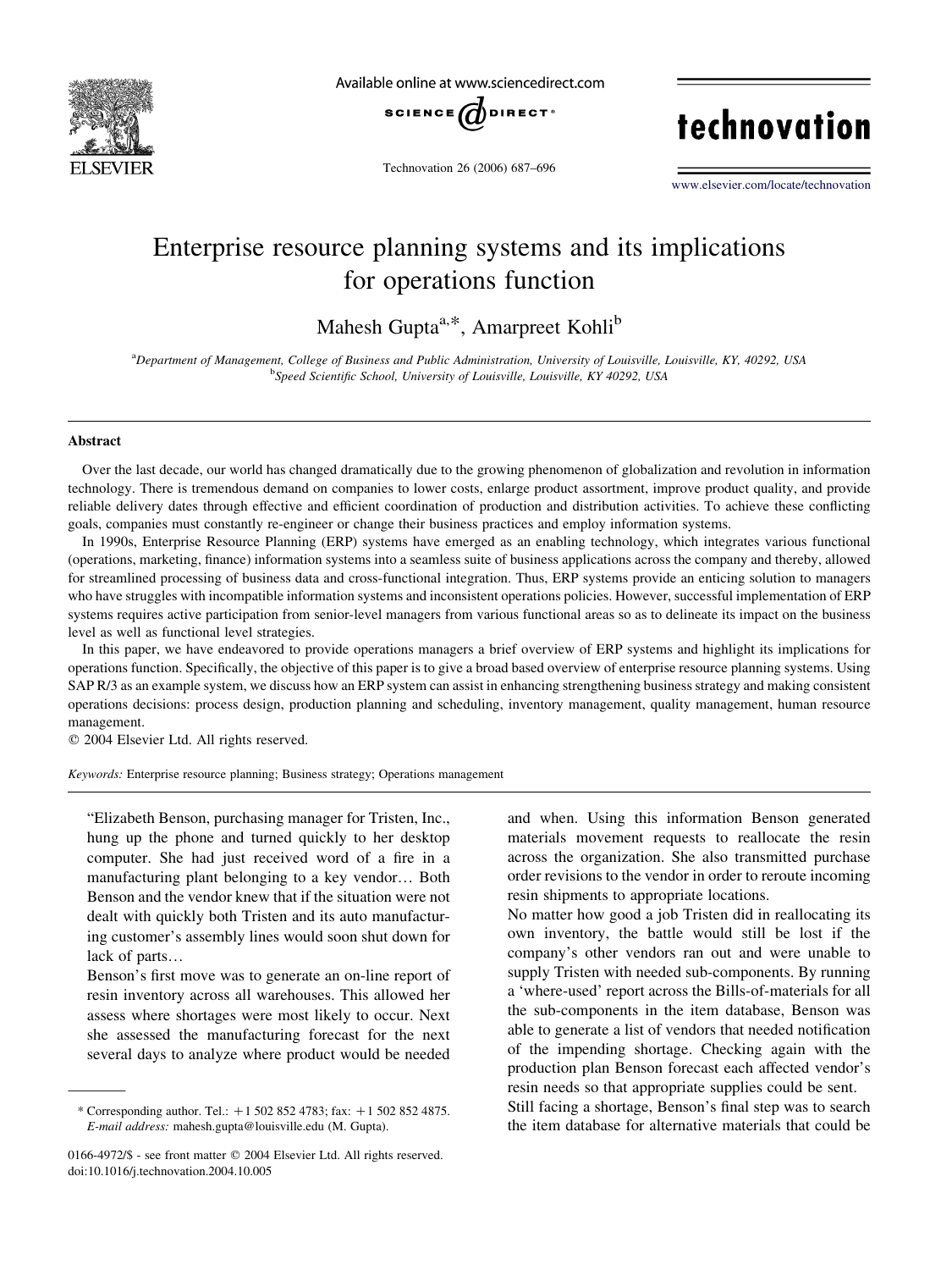used. Checking these alternatives against a list of approved vendors yielded several supply combinations. A quick cost rollup calculations allowed for vendor selection and the generation of purchase orders for immediate Electronic Data Interchange (EDI) transmission to the new sources. Three hours after she had begun Benson rested. In that short time she had managed to avert a disastrous plant shutdown, both for Tristen and its customers. Savings potentially ran into the millions of dollars..."

[Escalle and Cotteleer \(1999\)](#page--1-0)

## 1. Introduction

Due to dynamism in the current borderless world market, companies are confronting new markets as well as new competition. Decision-making processes are requiring different time horizons and geographical dispersions. Consequently, decisions require quick changes regarding product developments, material flows, production planning, and scheduling. It is necessary for companies to evolve ways to keep operational efficiency at its peak, i.e. in terms of high levels offlexibility, dependability and quality. Consequently, matrix or decentralized organizational structure that crosses functional areas and encompasses a multitude of business processes is being adopted by many organizations. Compared to function-oriented hierarchical organizations where information transfer is inflexible and slow-a decentralized process oriented structure is where information flow is highly flexible, fast and disjointed ([Keller, 1999\)](#page--1-0).

Historically, companies had maintained different information systems for different business functions such as accounting, production, marketing, purchasing, etc. These legacy systems had their own methods and systems of collecting and storing information based upon their needs. Although these systems enabled managers to improve decision making within a specific functional area, these systems lacked functional integration and made communication and cooperation among business functions exceedingly difficult. Consequently, a company as a whole is loosing its competitive edges because it is not able to realize its full potential.

In 1990s, companies implemented variants of ERP systems with a central/common database and standardized software to replace stand-alone legacy systems and to create necessary interface among functional areas. Conceptually speaking, ERP systems enable all functional areas 'talk' directly to each other and the data availability to all in realtime to prevent non-optimal decision making ([Jacobs and](#page--1-0) [Whybark, 2000\)](#page--1-0). An important characteristic of ERP systems is the ability to implement it in modules. A company does not have to perform a full-scale implementation rather selective modules (where a module usually represents a functional area of an organization) can be implemented based on the needs of a particular company ([Gupta, 2000\)](#page--1-0). Some of the most important reasons companies implementing ERP systems cite are to improve the level of systems integration, and to standardize as well as improve processes.

The belief that ERP implementation leads inevitably and automatically to improved operations has become something of a universal paradigm in the corporate world. With the projected growth of the ERP market at 66.7 billion dollars by 2003 from 16.7 billion dollars in 1998, most Fortune 500 companies have already adopted ERP systems and many midsize companies are planning ERP implementations. Clearly, ERP systems have significant implications for all functional areas of a company. From an operations manager's perspective, if implemented successfully and fully comprehended by managers, such systems can go a long way to help operations managers in decision-making process. As seen in the Intoduction, [Escalle and Cotteleer](#page--1-0) [\(1999\)](#page--1-0) provided a hypothetical but excellent example of the capabilities of a successfully implemented ERP system to demonstrate its usefulness to operations managers.

The purpose of this paper is to demonstrate how ERP systems can be used as an enabling technology or tool to improve operations performance, i.e. to enable operations managers in their decision making process. More specifically, this paper provides an overview of enterprise resource planning systems, i.e. what it is and what its strategic relevance is, and demonstrates how it assists operations manager in developing consistent business/operations strategies and in making consistent set of decisions, such as product/process design, quality management and control, production planning and scheduling, and inventory management.

The rest of the paper is organized as follows. In the rest of this section, we discuss the evolution of ERP systems to show that operations planning and inventory management were at the root of its inception and briefly discuss main characteristics of various commercially available ERP systems. In Section 2, we suggest that ERP system as an enabling information technology should support company's business strategy and thereby, strategies of the functional areas in a consistent manner. In this section, we use a specific ERP system, i.e. SAP/R3 as an example to highlight how various modules can enhance operations decisionmaking process. In the third section, we discuss an example of how ERP system modules can be implemented to make operations decisions in an integrated manner and provide some insights on the selection of a specific ERP system. Finally, we conclude our paper with some discussion on the future of ERP systems by citing its role in integrating companies across the supply chain.

#### 1.1. ERP Evolution

The foundation for ERP started with the concept of inventory control in the 1960s. Based on traditional